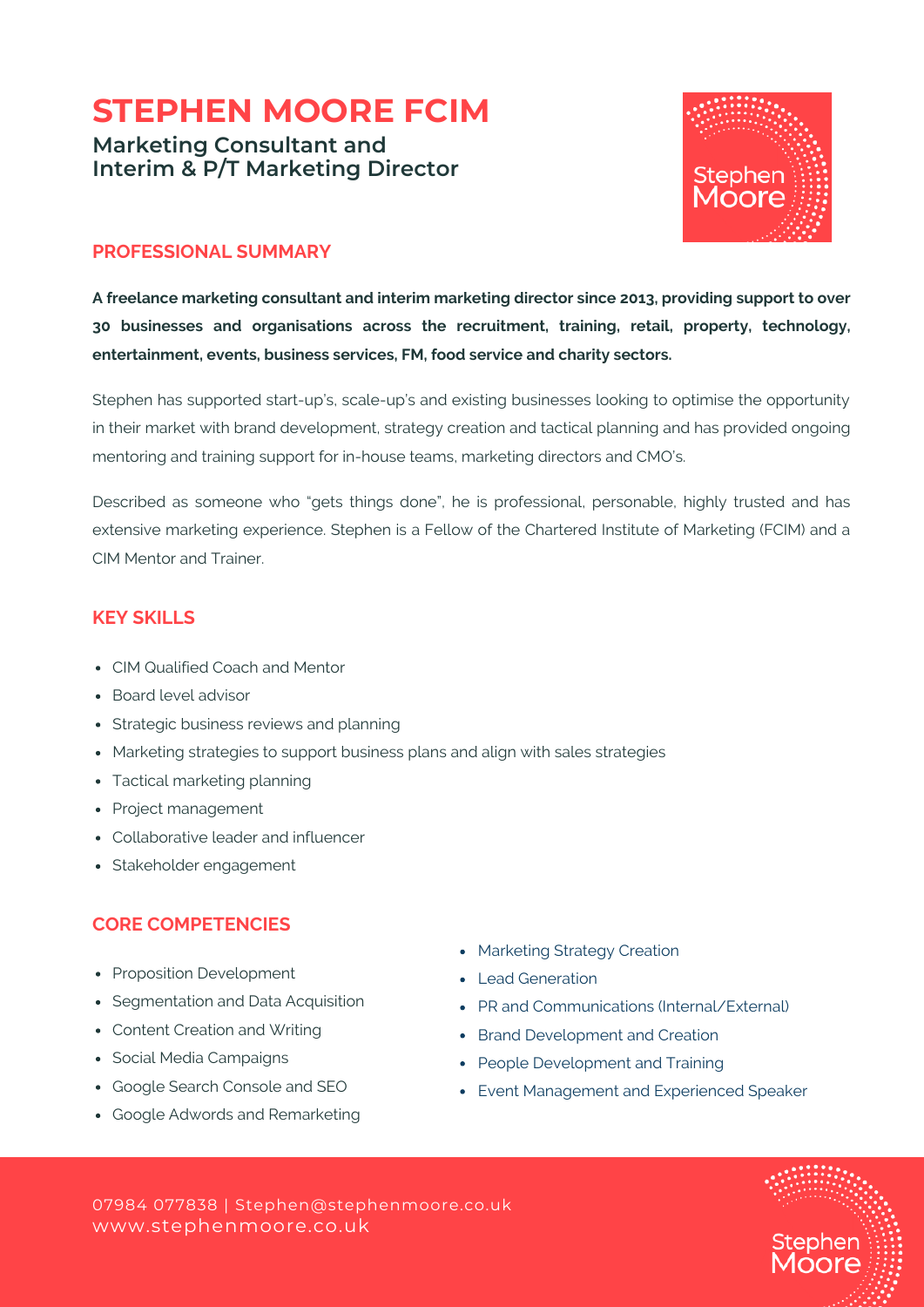# **EXPERIENCE**

2013 to Present | Stephen Moore Marketing | Freelance Marketing Consultant and Interim/part-time Marketing Director

**A selection of the B2B and B2C businesses, charities and member organisations Stephen has supported.:**

## **Identify Group (Business Services, Recruitment and Outsourcing in US and UK)**

#### Project Responsibilities

Reported to the CEO and board with responsibility for improving the client experience across the group and create a tactical marketing plan and strategy to support the IPO in 2019 and maximise shareholder value.

#### Achievements

- Launched a new group brand identity and website to take the business to a successful IPO.
- Established a group wide marketing strategy for all group businesses in the UK and US.

# **Empire Cinemas**

#### Project Responsibilities

To provide marketing project management support to Empire Cinemas and Cineworld during an acquisition period in summer 2016.. This included content and collateral creation for Empire to support the brand and help attract financing to support expansion and refurbishment of existing sites.

#### Achievements

- Successfully launched a new tone of voice for the brand
- Created a suite of digital collateral to support the re-financing process
- Created a more engaging company history to showcase their innovation as a cinema operator
- Created the "Wall of Film" concept now installed in most locations to show the rich history of film

# **The Scouts (Youth Group/Charity)**

#### Project Responsibilities

Supporting the Suffolk County Commissioner to create an improved external brand perception to support higher external engagement. Review all internal and external communications and create a strategy to support improved awareness. Create a digital strategy to include a new mobile website, social media use and a new county event for 5,000 Scouts.

#### Achievements

- Created the Suffolk International Moot strategy and website for a new global scouting event
- Conducted a full communications review and made recommendations to key stakeholders
- Created a new website strategy and content review with a launch date for late 2020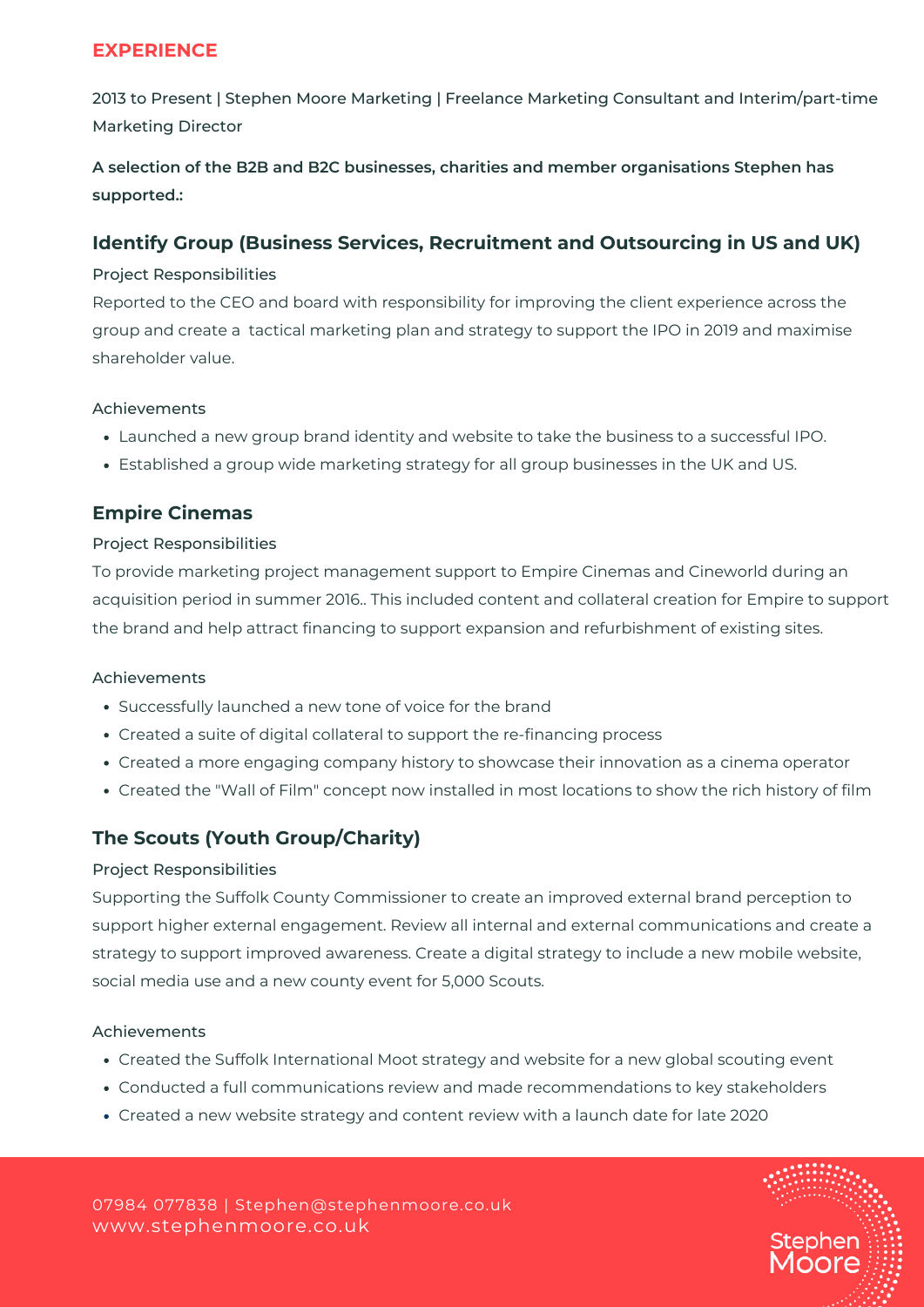## **EXPERIENCE**

## **SO Advice - Commercial Property Brokers**

#### Project Responsibilities

Engaged to create a content marketing strategy to help improve the SEO ranking of this independent commercial property brokerage in a competitive market and support increased leads and brand awareness.

#### Achievements

- Delivered a content marketing strategy to improve their new website which included a set of comprehensive area guides to help with key location/geo based key word searches
- Achieved Google page one ranking on key search terms
- Created an effective social media strategy to showcase the new content

# **OTHER BUSINESSES SUPPORTED AS A MARKETING CONSULTANT**

- Sarah Rush Yoga Studios
- Loc8 Commercial (Property Brokers)
- Reels Cafe (Costa Coffee Franchise)
- Boots (Retail)
- 2Seep (Sleep Practioners)
- SoRecruit (Recruitment Agency)
- Kelp Social (Conservation based Social Media App)
- Parkinson's
- Star and Garter (Veterans Care Home Charity)
- Flexsa (Formally The BCA Membership organisation)
- Lobster London (Pop-up burger restaurant concept)

# **CASE STUDIES**

To find out more about the many businesses Stephen has supported please visit his website and read the latest case studies at [www.stephenmoore.co.uk/case-studies](http://www.stephenmoore.co.uk/case-studies)

# **NON-EXECUTIVE BOARD ROLES**

Stephen supports a number of good causes and issues which include disabled children, improving education and the development of the arts in the community.

- ·Non-Executive Director at Oxford Street Retail Association
- Chair of the Interim Executive Committee at Langham Oaks School in Essex
- Trustee and Board Director at The SEAX Trust. A multi-academy trust in Essex
- Non-Executive Director at Culture Without Borders Development Trust (Essex County Council)
- ·Non-Executive Director at Waltham Forest Parent Forum. Supporting children with disabilities
- Trustee & Non-Executive Director of Habitat Global Pension
- Non-Executive Director at DRESS (Dixons/Carphone Pension)

www.stephenmoore.co.uk 07984 077838 | Stephen@stephenmoore.co.uk